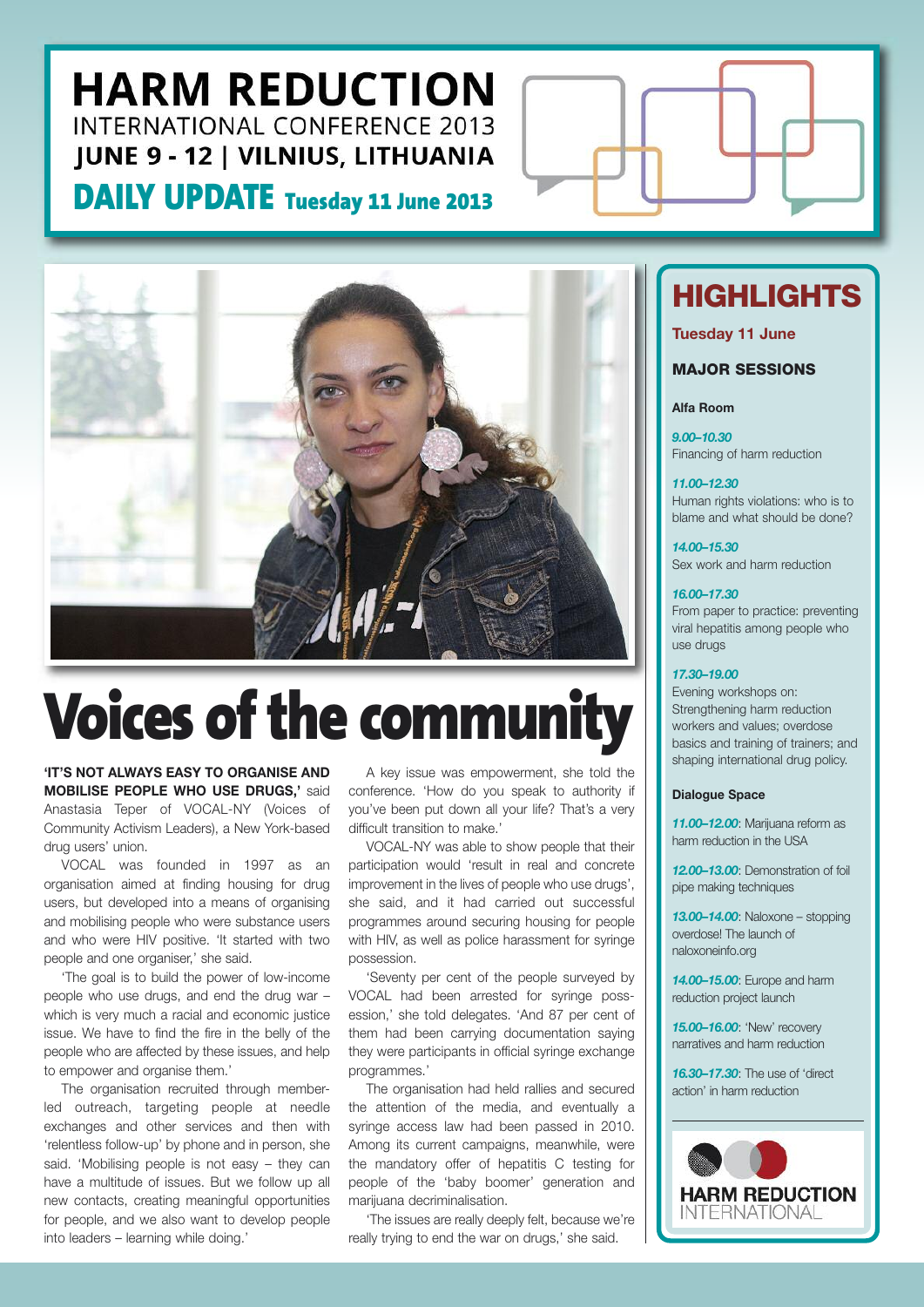### **HARM REDUCTION** INTERNATIONAL CONFERENCE 2013 **JUNE 9 - 12 | VILNIUS, LITHUANIA**

### **About the daily update**

*The Daily Update* is produced on behalf of HRI by CJ Wellings Ltd, publishers of *Drink and Drugs News* (DDN) in the UK. DDN is a free monthly magazine circulated to people working in all areas of the drug and alcohol field, and is read worldwide online. The DDN website, which contains current and back issues of the magazine, is freely accessible at *www.drinkanddrugsnews.com*. To advertise in DDN email *ian@cjwellings.com*

Daily updates will be available on Monday, Tuesday and Wednesday mornings at the conference, and will include late changes to the programme.

Reporting team: Claire Brown, David Gilliver, Ian Ralph. Design: Jez Tucker. For editorial enquiries or feedback, please email *claire@cjwellings.com*



**The Ukraine had seen vast improvements in its HIV/AIDs response, although the success was 'fragile', executive director of The International HIV/AIDS Alliance in the Ukraine, Andriy Klepikov, told a press conference yesterday. Michel Kazatchkine and Nicolas Cantau, meanwhile, stressed the Global Fund's commitment to continue funding for treatment and prevention in the region, and hoped that Ukraine's example could be followed in Russia, where less than ten per cent of injecting drug users have access to treatment. Left to right: Andriy Klepikov, Michel Kazatchkine, Nicolas Cantau and former UK health secretary Norman Fowler.**

Harm reduction funding in Central and Eastern Europe and Central Asia - the current state of play and options for the future. A press conference from 10.45-11.30 this morning in the Media Centre, with EHRN executive director Sergey Votyagov, **EHRN steering committee member Nino Tsereteli and HIV/AIDS programme manager at WHO, Martin Donoghue. ANNOUNCEMENT**

### **Programme changes – TUESDAY <sup>11</sup> JUNE <sup>2013</sup>**

#### **Sessions**

- **P2***: Financing of harm reduction: the correct affiliation of Victoria Macdonald is health and social care correspondent, Channel 4 News.*
- **P2***: Financing of harm reduction: Michael Borowitz from the Global Fund to Fight AIDS, Tuberculosis and Malaria, is not coming. New speaker is Daniel Wolfe, International Harm Reduction Development Program, Open Society Foundations.*
- **M4***: Regional track – Human rights violations: who to blame and what should be done? Dainius Puras will chair the session instead of Stephen Lewis. Romas Valentukevi*č*ius' correct affiliation is representative of the ombudsman office (Lithuania). New speaker: Lella Cosmaro, chairperson of the HIV Civil Society Forum, European Parliament (Italy).*
- **CC11***: #797 Access to justice for vulnerable women in the criminal justice system in Sierra Leone – Sabrina Mahtani is not coming. New speaker Ruth Morgan*

*Thomas will present on Connecting and amplifying the voices of sex workers through global and regional networks.*

- **CC12***: Harm reduction donors – chair will be David Wilson instead of Nedim Jaganjac.*
- **CC13***: Mohd. Zaman Khan Rahim Khan is not presenting.*
- **CC15***: Regional track – the cost of hepatitis C. Session will be chaired by Tim Nguyen instead of Azizbek Boltaev. Speaker change: Archil Talakvadze, deputy minister of corrections and legal assistance, Georgia, replaces Paata Sabelashvili, Georgian Harm Reduction Network. New speaker: Lyudmila Maistat, International HIV/AIDS Alliance (Ukraine).*
- **In CC16***: Raminta Stuikyte's affiliation is EHRN and EATG.*
- **CC18***: Creative uses of the law – #826 How bureaucratic loopholes can help get IDUs out of pre-trial detention: Ralf Jurgens will be presenting instead of Dmitry Dinze.*
- **CC19***: Healthcare and health needs – #473 A history and explanation of the USA*

*'911 Good Samaritan' law and its implications for preventing fatal overdose – Meghan Ralston is not coming. New presentation by Lung Vu: #751 Estimating the health impact of a take-home naloxone programme for people who inject drugs in Russia.*

### **Posters**

#### *#210: Anindita Ray, Suchandrima*

*Bhattacharya. Returning to the fold: social and economic reintegration of drug users in Kolkata, India will be presented on Tuesday in poster session 2, on board #16.*

*Machteld Busz will be presenting poster #320, board 11, Ticking the boxes: HIV combination prevention for men who have sex with men (MSM), including intravenous drug users in Cape Town, South Africa (instead of Glenda Mangnus).*

*Poster #440 Mentoring to maintain momentum, board 47, will be presented by Daniel Vassallo instead of James Parker.*

*Pablo Cymerman's poster #719 (previously scheduled to Monday session, board 28) will be presented on Tuesday on board 52.*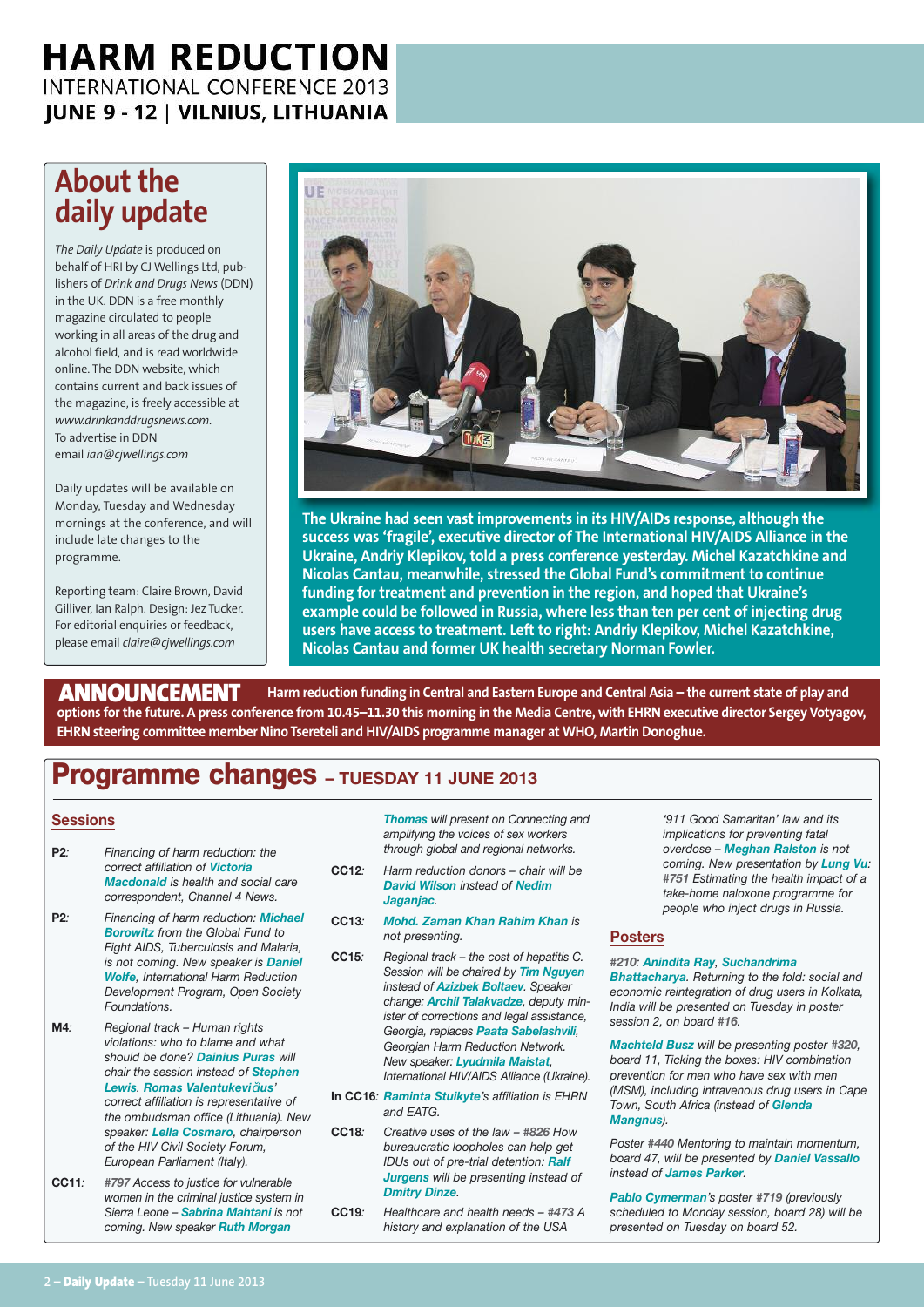

## **Changing core beliefs**

**'My belief is that the drug policy of any society is decided by the taboos and morals of the civil population,' Sean Cassin of Ireland's Drug Policy Action Group told Monday's** *Evidence is not enough* **session. 'The big challenge for harm reduction in the future will be to interfere with the core beliefs that exist there in terms of disease and morals and harm.'**

He had established, and still managed, Ireland's first churchowned services for drug users, based at an inner-city Franciscan friary in Dublin. 'To be truthful, the founder was actually a drug user who would come into the church in the early '90s, because the police usually wouldn't follow him in there,' he said. 'He started to bring his friends because it was a safe place, and we would distribute needles and syringes before the health services were doing that.'

In terms of public perception, the 12-step model had also helped to propagate a notion of powerlessness, he said, 'even though there is no basis in science or fact for the disease model'. Worldwide there were 230m drug users, of whom just 27m were problem users, he said. 'There are massive markets for drugs and a perception about harm that is worldwide and the biggest obstacle to initiating harm reduction policies.'

Harm reduction 'purists' tended to avoid any debate 'that gets into the moral poles about decriminalisation or prohibition', he said, and 'they're able to operate effectively because of that'. There was also an accusation of 'surveillance medicine' levelled at some workers – 'why are medicine professionals getting involved in the area of pleasurable drugs?' Most deaths by overdose had to do with the context of the market, meanwhile – 'the illegality of drugs, the rushing to use, lack of control over content'.

Many harm reduction services operated a 'field hospital' model, he said. 'While the war goes on around us and the bullets are flying, the hospital does its work but doesn't comment or raise any moral issues. But my worry about that is that the underlying moral belief that drug use is evil goes unchallenged.

'We could do no better than to shift our ethos to that of John Stuart Mill's "greatest happiness" principle,' he concluded – that actions are right in proportion to how much they promoted happiness, and wrong in proportion to how far they produced the opposite. 'Happiness means pleasure – and the absence of pain.'



**KEEPING IT REEL: Delegates watch InSite –** *not just injecting but connecting***, a film by the Hungarian Civil Liberties Union (HCLU) that looks at the only legally operating injection facility in North America. For a full listing of all the films being shown, see the booklet in your delegate bag.**

## **Right time, right place**

**'The conference is taking place at the right time and at the right place,' executive director of the Eurasian Harm Reduction Network, Sergey Votyagov told delegates in Sunday's opening session.**

### **'This is the right region to hold the conference...' SERGEY VOTYAGOV**

Despite increasing wealth, most governments in the former Soviet region still did not invest in harm reduction programmes, he said, with international donors often the only ones providing 'the financial and moral' support. 'So this is the right region to hold the conference, although

regrettably for the wrong reasons,' he said. 'Lack of investment in harm reduction costs lives.' Lack of money was not the only structural barrier, however. 'Money follows priorities and the money is spent on a wasteful law enforcement approach.' Now was the time to make the transition from donor funding to investment by domestic governments, he said.

'Our long-term slogan is "nothing about us, without us", Eliot Albers told the conference. 'For us the centrality of meaningful participation is not negotiable, and a fundamental principle that should lie at the heart of all work.' No process, document or service could be said to embody this unless 'our community's input has been built in from the start', he stressed. 'It's not about being asked to endorse a document we haven't even seen.

'Some of us have been told we're troublemakers,' he continued. 'But our principles are non-negotiable. We are more than aware of the fact that our community is diverse, and you need to be able to bring that to the table. If you are committed to meaningful participation, you will find us a very willing partner.'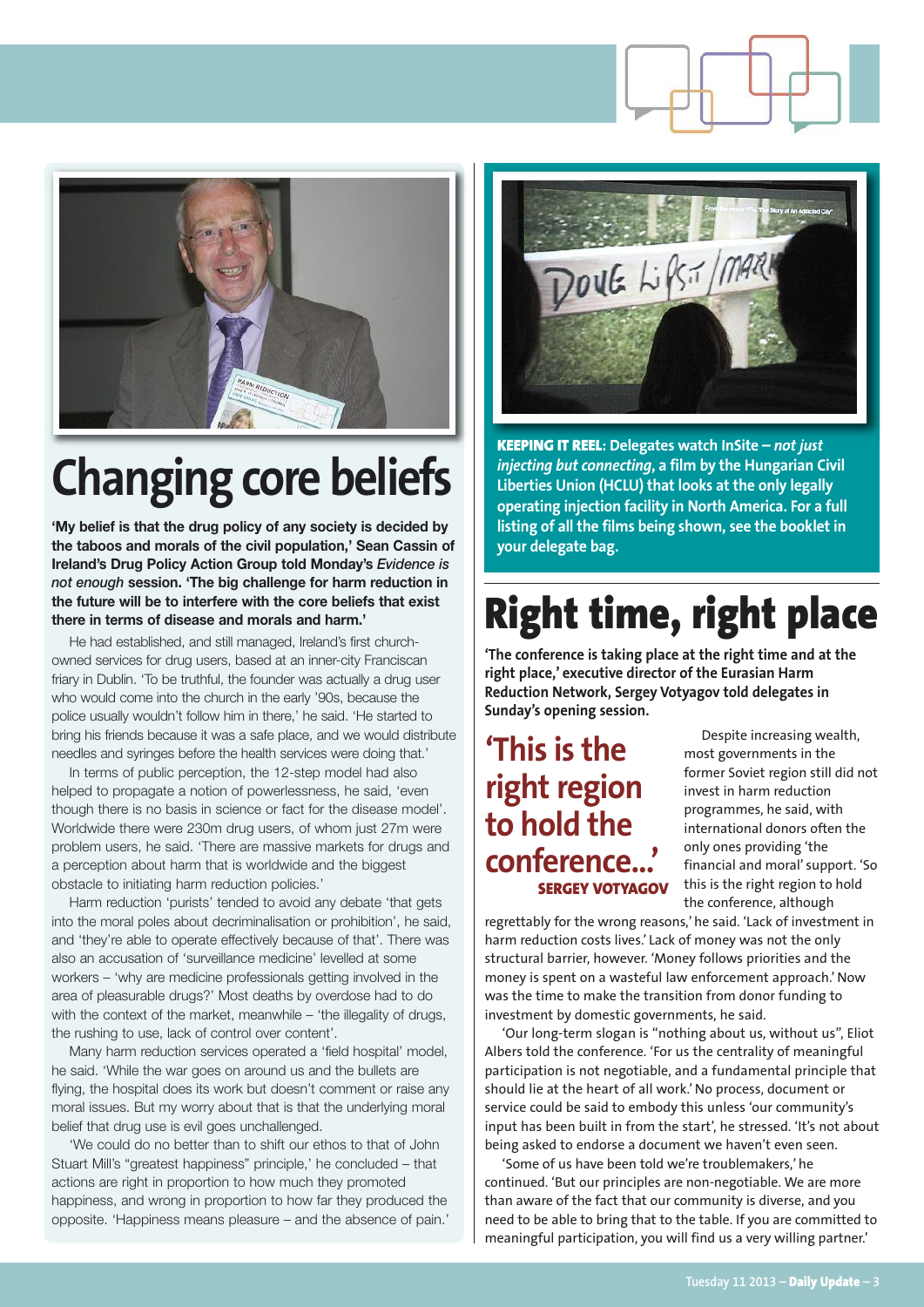## **Challenging the status quo**

**'When I started to use heroin I was only 18,' Irena Yermolayeva told delegates in** *Evidence is not enough***. 'There is a moment when all drug users want to quit, but in my country of Kyrgyzstan there was no accessible, free detox or rehab available. So I had to wait.'**

Several years later she had met other drug users involved in harm reduction services and was inspired to help people in a similar position to herself, one of whom was a 15-yearold girl. 'She had syphilis but it wasn't possible to treat STIs without parental approval. Her partner was also beating her and forcing her to provide sexual services. She needed shelter, but the laws in our country meant that she couldn't get it.'



### **'There is a moment when all drug users want to quit.' IRENA YERMOLAYEVA**

If she could make three recommendations to policy makers, she said, they would be accessibility of reproductive health services for teenagers without having to get the permission of their parents, the need to develop services and approaches designed

specifically for young drug users, and rehab and crisis centres for young drug users and vulnerable groups.

'Young drug users must have the chance not to be imprisoned and not to become inmates,' she said. 'In Kyrgyzstan, there are no rehab centres available for young people and teenagers.'

Young drug users were also experiencing violence from the police, she said, while Inspector Abdallah Kirungu of the Tanzanian police also described how drug users in Tanzania were being criminalised.

Forty-two per cent of injecting drug users in Dar es Salaam were HIV positive, he said, and the Tanzanian AIDS Prevention Project had initiated meetings with the police to discuss the impact that arresting drug users was having on their work. This prompted him to go incognito to see the actions of the police for himself, he told the conference.

'I found to my shock and dismay that the police were furthering drugrelated harms,' he said, with officers ambushing drug users to confiscate and sell their drugs, harassing clients at HIV and methadone services, and extorting money and demanding sexual favours from sex workers.

'These practices called for an integrated harm reduction intervention for police officers. We need to educate our police force about drug harms to individuals and society, and the police need to be mandated and supported to take drug users for treatment rather than arrest. Police officers who extort sex workers and sexually violate them should also be subject to disciplinary action and prosecution, and we must also empower drug users and sex workers to protect their human rights.'

The Tanzanian police were not able to do this alone, however, he stressed. 'It needs to be supported by those already in the field.'

## **The right to life**

**'If you break stereotypes,' Lithuania's health minister Vytenis Povilas Anriukaitis told delegates, 'you break down walls.'**

Human rights included the right to live, to have opportunities and to acknowledge that people are equal, he said. 'We must always remember that. It's predetermined positions that destroy people's lives – we have to fight for leadership.'

Human rights were

not invalidated by drug use, former president of Switzerland Ruth Dreifuss told the conference. Lithuania was playing a pioneering role in harm reduction in Eastern Europe, she said, with HIV rates ten times lower than in some neighbouring countries. However, the 'ticking timebomb' of hepatitis C meant that adequate coverage of services was vital.

Ensuring that services were accessible and affordable for all was challenging, she said. International solidarity was essential, with



'HIV was a brutal teacher,' she told delegates. 'We learned that mass incarceration for drug possession – far from discouraging drug use – was the place where HIV, hepatitis C and drug use were allowed to flourish. Our approach has to be more comprehensive.'

It was also vital to consider harms 'beyond the public health approach', she said. These included the increased power of criminal organisations, which not only challenged weaker states but had actually come to threaten democracy and the rule of law in many parts of the world.

'Mass incarceration is a huge waste of public resources, and human rights violations are justified by the war on drugs,' she said. It also remained vital to fight for and finance harm reduction measures, and ensure they were accepted and understood by the public.

'We are all committed to achieving these aims,' she told delegates. 'And you are saving lives.'



**'Mass incarceration iswhere HIV, hepatitis C and drug use flourish.' RUTH DREIFUSS**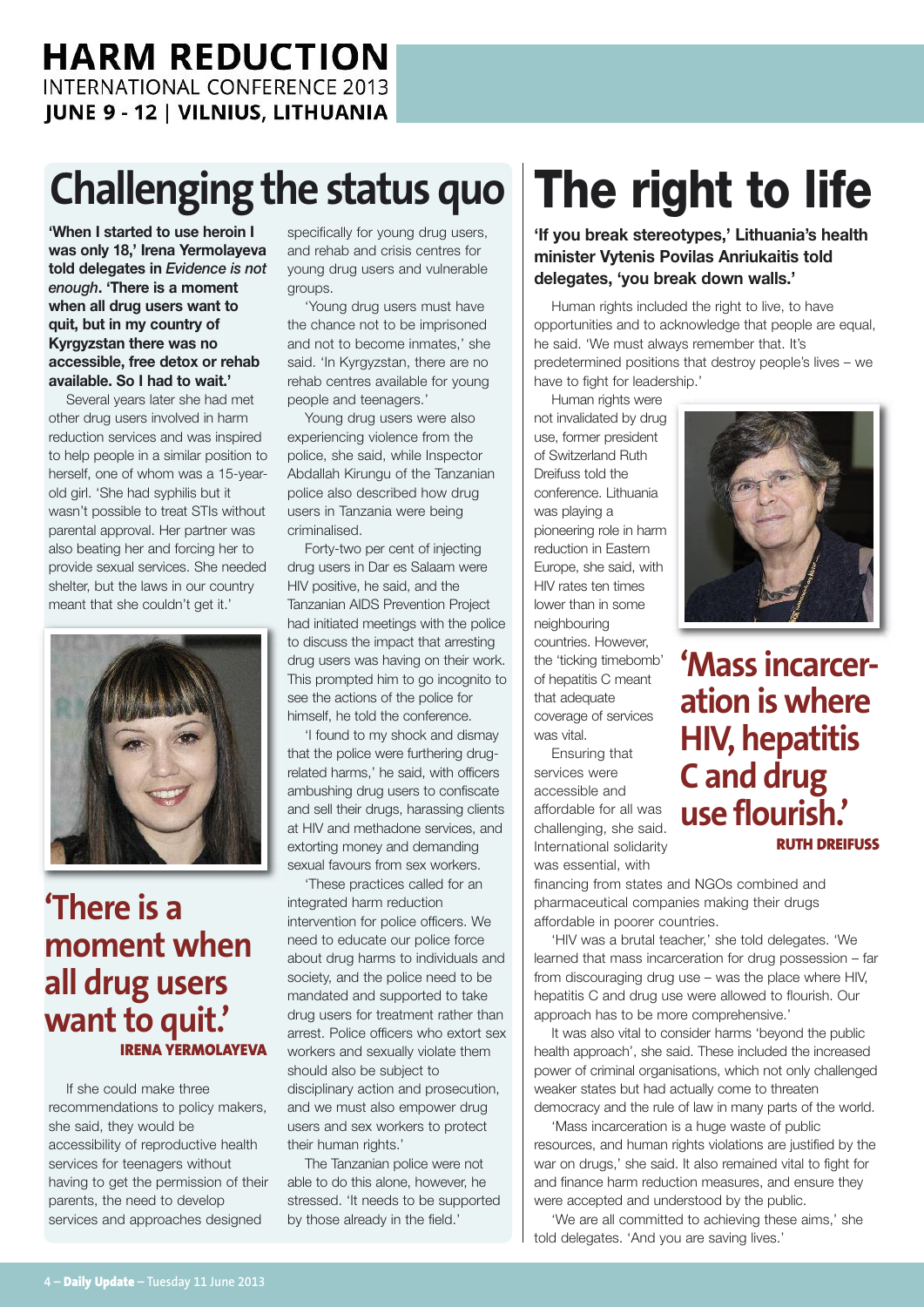

**Former Swiss president Ruth Dreifuss, former Polish premier Aleksander Kwa**ś**niewski and Michel Kazatchkine from The Global Fund discuss the need to move to a public health approach to tackling HIV and hepatitis C within the Central and Eastern European region. Governments within the region should be working towards removing barriers that stop access to clean needles and substitute prescribing, said Mr Kazatchkine.**

## **Tackling the silent epidemic of hepatitis C**

**'Sixty per cent of people who inject drugs worldwide are infected with hepatitis C – it's the silent epidemic,' said Azzi Momenghalibaf, chairing a session on access to hepatitis C treatment, before asking each of the five panellists to give a snapshot of the situation in their country.**

'In Russia we have a very large number of people infected – between 3m and 7m,' said Sergey Golovin. 'But these are unofficial figures – we do not have a national programme.'

Fewer than 1 per cent of people with HCV in Russia were accessing treatment and drugs were often left unused at hospitals as people were not coming forward.

'We have highs and lows in Russia,' he said, the highs being prices, prevalence of HCV and need for treatment, and the lows being awareness, access and demand for treatment. There were signs of activism for a state-funded programme and pressure on producers to lower prices: 'There will be action and protests,' he said.

Amritananda Chakravorty spoke of the long fight ahead for drug users in India, where they were seen as criminals rather than patients. 'We need political commitment at national and international level,' she said. 'It is the ultimate obligation of the international community to respect the right to life of people who use drugs.'

Paisan Suwannawong outlined the scale

of the challenge in Thailand, where 'the government still excludes people who use drugs'. 'We must continue to educate and advocate for people with hepatitis C,' he



said. 'The most important thing is that we continue to fight for decriminalisation of people who use drugs and access to healthcare.'

Dasha Ocheret of the Eurasian Harm Reduction Network had been involved in mapping data. 'No one officially excludes people who use drugs from treatment, but there are huge gaps between official policies and what actually happens,' she said. If people injected drugs in Russia, for example, they would have a very low chance of treatment, depending on their doctor.

With the absence of good national guidelines in any country, a 'recent wave of activism' was playing its part in raising the profile of hep C treatment. In Ukraine the government had reacted to pressure and adopted a treatment programme, and in Georgia civil actions and patient groups had been successful in starting a hep C programme in prisons.

**'We need to explore compulsory licences for safe and effective drugs... ' KARYN KAPLAN**

'We should never stop fighting for what's right,' said Karyn Kaplan, who talked about the new generation of hep C drugs – direct acting anti-virus drugs without significant side effects – that meant cure rates of up to 100 per cent. 'We need to explore compulsory licences for safe and effective drugs,' she said. 'We need to make sure they're affordable.'

Calling for collective action, she added: 'This is a matter of public health urgency,' and encouraged delegates to sign an online petition at www.hepcoalition.org.

Michel Kazatchkine joined the session to give The Global Fund's support in advocating for hepatitis C and to launch the Russian edition of *The Hidden Global Hepatitis C Epidemic*.

'Two thirds of people who use drugs are affected by hepatitis C,' he said. 'It's treatable and curable but so few people are accessing treatment.'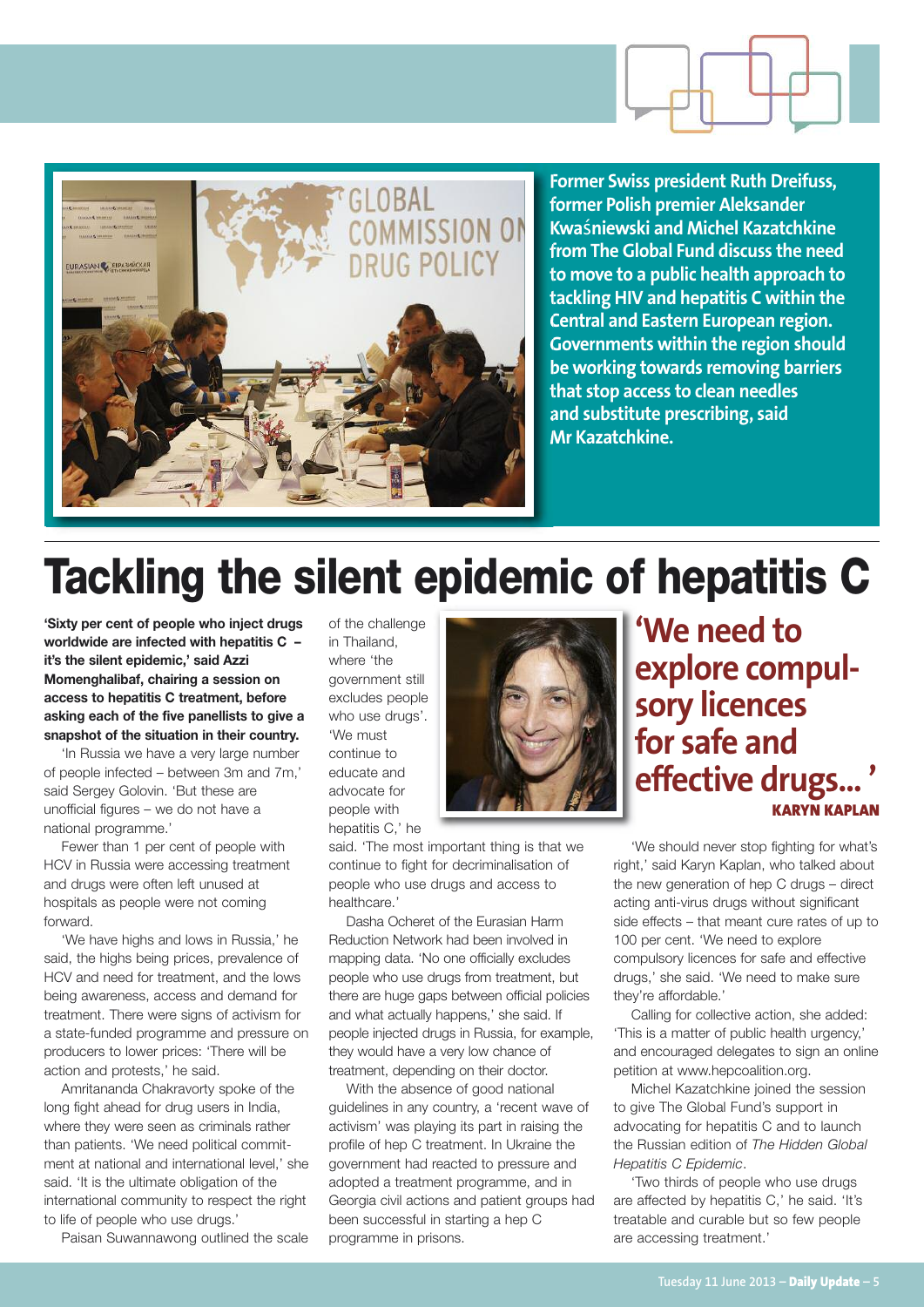### **HARM REDUCTION INTERNATIONAL CONFERENCE 2013 JUNE 9 - 12 | VILNIUS, LITHUANIA**



# Sharing techniques

Join us for an interactive dialogue session collecting and demonstrating foil pipe making techniques from around the world, and discussing their potential as an alternative to injecting, says **Neil Hunt**

**Inject, smoke, sniff, swallow, insert.** People elect to use different drugs in different ways. Quite often we also choose to use the same drugs in different ways, according to the situation, the quality or formulation of the drug. This is the normal ebb and flow of drug taking. We may have preferences, but these aren't necessarily rigid. Sometimes these shifts are very striking. Witness the impact of the shift away from injecting in The Netherlands and parts of Spain, or the way that methamphetamine use seemed to partially replace heroin during Australia's heroin 'drought'.

In a global context in which prohibition aggravates the risks and consequences of injecting, it is helpful to appreciate the alternatives that exist and the reasons why these may sometimes be preferable. Smoking base heroin, crack or crystal methamphetamine on foil using a home constructed pipe can offer advantages that people value. It's good to have choices.

Chasing heroin instead of injecting can reduce overdose risks on occasions when you are also using benzos or have been drinking alcohol. Chasing crack rather than injecting or piping it reduces the intensity, but makes it last longer and can leave a large residue in the pipe to enjoy at the end of smoking session – 'Best Til Last', as an early HOT Team social marketing project put it. When veins are shot and hard (or almost impossible) to get, chasing may get more of the drug to your brain and faster, than repeatedly chasing and missing finer and finer veins. Or it may help avoid using veins that some

people prefer not to use in the groin or neck and give other veins a chance to recover.

If you are trying to get a hit together and withdrawing, a little smoke first can calm things down and take some of the agitation and urgency out of the situation. Then you have more time to put the hit together carefully and better options to avoid using in risky environments where you will be in a hurry, and the dangers of wasting the drugs through missed hits or rushed preparation also increase.

Some people's preference for injecting means that alternatives such as smoking on foil are of no interest, but the evidence shows that others value having more options. One way in which needle and syringe programmes and drug consumption rooms have begun to extend their range of services, is to provide foil that can be used on site (DCRs) or taken away (NSPs and DCRs). In NSPs this addition to services also means that people who chase, but don't inject, also start coming to services for the first time, improving engagement and opportunities for harm reduction with non-injectors.

Please join us to learn how to make foil pipes and some of the techniques for their use. This is a participative session, so if you have a better or different pipe design, come along and show everyone – especially if you have good designs for using crystal meth. We'll be delighted to learn from you.

*The foil pipe making demonstration will take place in the dialogue space today at 12.00–13.00.*

## **Challenging brutal treatment in India**

**Manipur was a small state but with a long, porous border with Myanmar and the highest proportion of people who use drugs in India, Rajkumar Nalinikinata, of CoNE (Community Network for Empowerment) told delegates in Monday's** *Users' choice* **session.**

It also had one of the highest rates of HIV in India, standing at 28 per cent among people who used drugs and with hepatitis C rates as high as 90 per cent in some districts. There was, however, 'no response' in terms of prevention, testing and treatment, he said.

People identified as drug users were also frequently penalised, harassed and extorted by the police, he said. 'Some of us are also forcefully admitted to treatment centres without our consent.' These were characterised by a lack of proper medical care, forced labour and physical abuse, with people chained to beds for the first 15 days of their stay. 'When we try to put in any kind of complaint, the consequences will be physical abuse or torture in some form,' he said. 'It's clearly not a treatment centre but rather a detention centre.'

The consequences were that few people sought treatment, and



treatment outcomes were very poor, he stated. 'People are also developing mental problems as a result of this, and there are increasing numbers of people dying in treatment centres. Families fear sending people to treatment centres – 16 people died in one month in one centre, because of lack of medical care.'

His organisation, CoNE, however – a state-level network of

people who use drugs in Manipur – had formed a fact-finding team to investigate deaths and human rights violations in treatment centres, producing a report which had been shared at state level. An advocacy campaign had been launched, with press briefings and consultations, which ultimately led to a state declaration to immediately stop chaining inmates in the name of treatment, and other violations of human rights, alongside a commitment to ensuring quality services.

'We were able to bring about changes after the community came together to address these issues,' he said.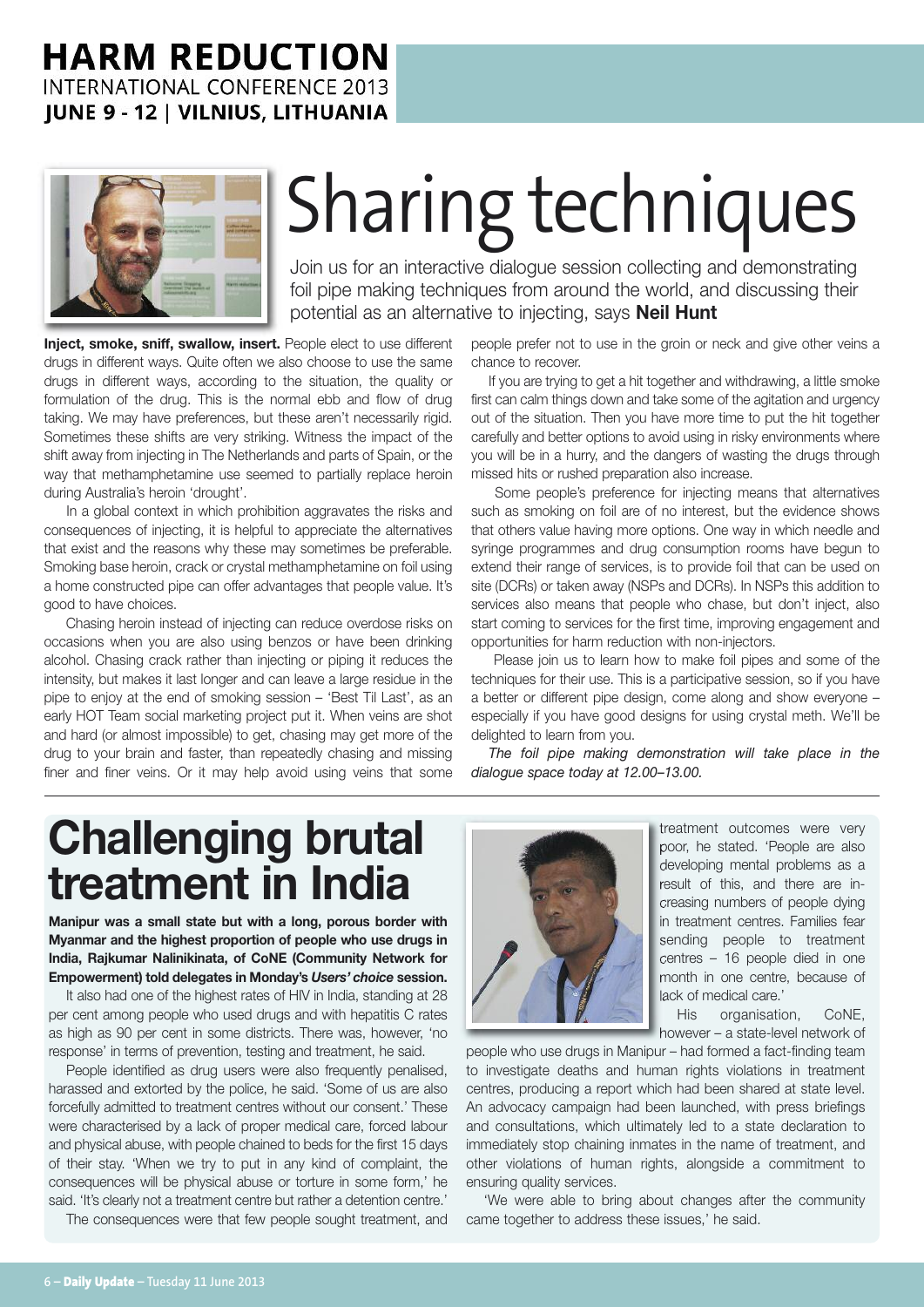## **Reaching** out to **children in Romania**

**The first harm reduction outreach projects in Romania had begun in 1999, Iona Tomus told delegates in Monday afternoon's** *Children, young people and drug use* **session. However, as of this month, all funding for harm reduction services in Romania would stop.**

The implications were dire, she warned. Figures from 2011 showed that there were around 17,000 people injecting drugs



**'We have a lot good practice – we just need to bring** it together.' **IONA TOMUS** in Bucharest, and far fewer syringes than were necessary because of lack of funds. 'Of course the consequences appeared immediately,' she said. 'In 2010 the HIV rate among people who inject drugs was 3 per cent. By 2012, it was 31 per cent.'

The problem was particularly acute among younger people, she said, exacerbated by rising rates of 'legal high' use, particularly mephedrone. The age of initiation could be as young as ten, she said, and rates of equipment sharing were high. 'In order to have access to health and social services, however, you need the permission of parents. It's the opposite of "Nothing about us, without us" – it's

"Everything about us, without us".'

The children using drugs were mostly in Bucharest, she said, and typically had low levels of education and literacy, as well as behavioural and health problems. Rates of homelessness were also high. 'I am a harm reductionist, so what should I do?' she said. 'Officially, harm reduction service providers state that they don't offer services to children, but they do.' This could often lead to confrontations with police, she added.

'There are also moral questions – is it right to give syringes to a child, for example – as well as lack of funding and lack of proper instruments to create child-friendly services. But changing the law is an important issue and something that we're trying to do on an ongoing basis.'

It was also vital to standardise the methods by which the number of children using drugs was monitored internationally, she stressed. 'We need to know our epidemic and how it differs to that of adults, and make guidance specific, accessible and relevant. We have a lot good practice – we just need to bring it together internationally and fill the many urgent gaps.'



**DYNAMIC DISPLAY: The team from Westminster Drug Project in the UK promote their** *Giving Something Back* **programme in the poster display area. 'The key factor that prevents an individual from relapsing is gainful employment. This can be either paid or even unpaid in the early stages. The Giving Something Back programme provided by WDP has already resulted in very positive outcomes and has provided a real alternative to many of our users who are in recovery to give them a purpose in life which no longer involves drugs or alcohol,' said Yasmin Batliwala, WDP chair. Visit the poster area on the mezzanine floor to see this and other displays, and talk to the people who created them.**

## **Engaging with Indonesia's young street users**

**'Young people who use drugs have unique developmental and situational needs that aren't addressed by traditional adult-orientated services,'Tesa Sampurno of Indonesian peer-support programme Rumah Cemarah told delegates in yesterday's** *Children, young people and drug use session***.**

Just over 2 per cent of the Indonesian population used drugs, he said, equivalent to between 3.8 and 4.2m people, with his service targeting young people in the city of Bandung. 'Many of them are street-involved, poly-drug users and experience a wide range of harm due to their drug use,'he said. 'And programmes are failing to reach them.'

Harassment from law enforcement made it even harder for services to access vulnerable young people, he stressed. 'They can be beaten up, and even hospitalised, by police officers or security staff just because they're walking in the mall, for example. So they become closed off.'

His organisation, however, was directly engaging with young people in different parts of the community, he stated. 'Importantly, Rumah Cemarah has established the trust of young people who use drugs, who now freely share their experiences, seek advice and bring their friends. The youth themselves are now the brain and the core of the programme – the programme is running because of them.'

Flexibility and creativity were essential when working with young people, he said, as were demonstrating respect for, and belief in, them. 'You need patience and the ability to demonstrate a safe and supportive environment, as you need to provide holistic, integrated programmes that recognise drug use as just one part of the broader needs of young people. We don't just talk about drugs, but about their life problems, their social problems - every aspect of their lives.'